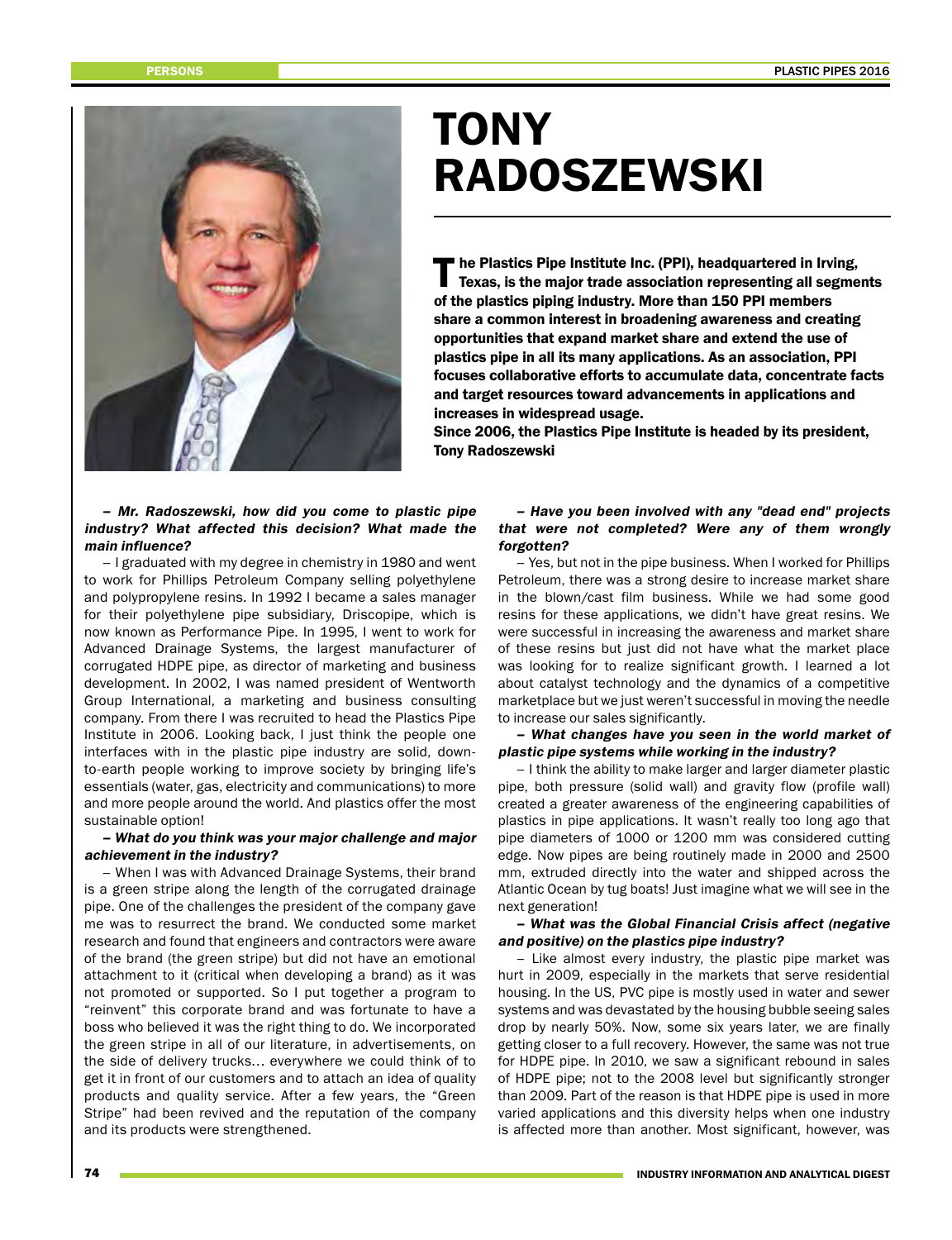the dramatic impact of hydraulic fracturing in the oil and gas market. HDPE pipe is used to move water to and from the wells and of course to move the hydrocarbons (both oil and gas). As a result, 2011 was a record year along with 2012, 2013 and 2014. With the drop in oil starting in late 2014, we are not expecting a record year for HDPE pipe in 2015 but also not a horrible year due to other applications improving such as gas distribution and municipal water and sewer due to replacement of aging underground infrastructure.

## – What do you think about the future dynamics of the world market of plastic pipe systems?

– The word is getting out to many more design engineers that plastics can and do outperform the more traditional, or "legacy" materials such as metal and concrete. As more and more younger designers make their way up the ladder they are looking at varying solutions to old problems and plastic pipes are absolutely the best answer. Continuing improvement in catalyst technologies and manufacturing equipment will continue to push the limit on where and how plastics can be used in pipe. Sometimes I wish I was a young man again just to see where our industry will be in the next 50 years!

# – Which new developments in products, materials and technologies might impact the future of plastics pipe industry tomorrow?

– I think the advent of multilayer and composite pipe structures will have a significant impact on plastic pipe. By incorporating glass or carbon fiber or steel with plastics, the range of pressures has increased significantly opening new applications. We are now seeing plastic pipe systems that can operate up to 200+ bar allowing plastics to compete in industries where only steel was used before. Multilayer structures will take advantage of specific properties of different polymers that can improve abrasion resistance, chemical resistance, thermal stability and

other properties allowing broader applications for plastic pipe. I also believe these "application specific" pipe structures will be more financially beneficial to pipe manufacturers which helps balance the more commodity uses.

#### – What are the world trends in plastic pipe industry?

– Even though plastic pipe was first introduced in the early 1950's with PVC and the 1960's with HDPE, these materials are still considered "new" as compared to ductile iron, steel, copper, clay and concrete. So we must constantly educate design engineers, students, elected officials and others to the superior performance and economic characteristics of plastic pipe. That is best done through educational seminars like the Plastics Pipe Conferences held every two years (the next being in Berlin in 2016), in regional conferences like the one in Moscow in 2013 and of course through case studies and articles in various trade magazines. The more we can get the message out to decision makers and influencers (and young people!), the better our opportunities to grow the use of plastic pipe. The trend is education, education and more education!

# – Can you, please, say a few words directly to our readers, Russian Pipe industry professionals?

– I had the great opportunity to visit both Moscow and St. Petersburg with my wife in 2013 and both are dynamic cities. While there, we both enjoyed the culture, architecture, food and hospitality of the Russian people. Although my wife may not have been excited (!), I was quite happy to see a lot of replacement of old ductile iron, and even clay pipe, with plastic pipe. It's great to see that major world centers like Moscow and St. Petersburg recognize the advancements made in plastic pipe and install the better long-term performing option.

– In the addition – several questions for the form of Marcel Prust. What is your hobby?